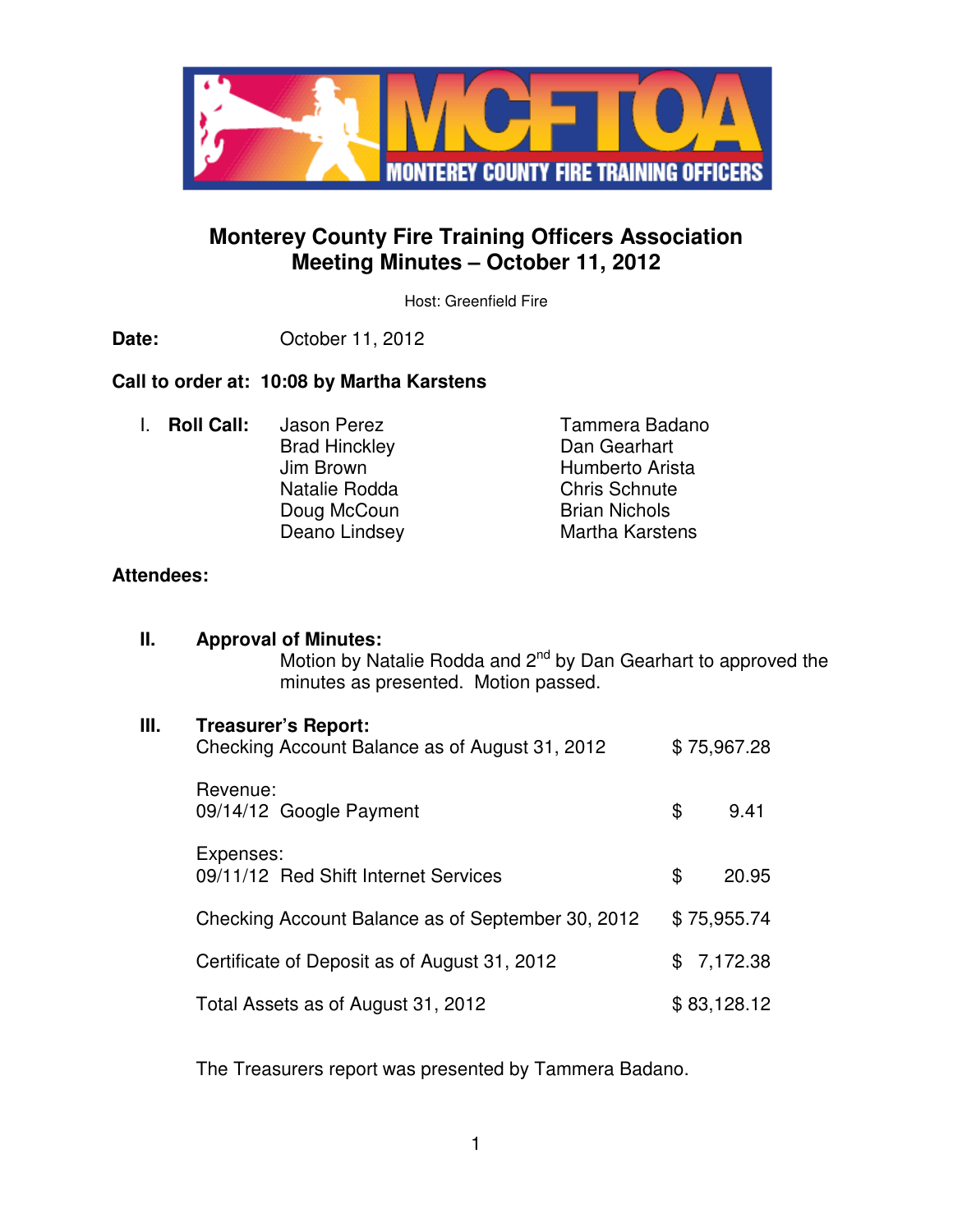

#### **IV. Correspondence and Announcements:**

A letter has been sent to the President/Founder of TES2 asking him, for the third time, to remove Jeff Seaton's claim to be one of our instructors. The Training Officers are waiting for a reply or action.

#### **V. Committee Reports:**

# **A. Wildland Committee**

No Report

#### **B. Fire Library:**

Deano Lindsay will purchase the DVD set, Art of Reading Smoke which will cost approximately \$237.00 plus tax and shipping.

#### **C. Programs/Training Classes**

John Owens is still working on bring the Agriculture Extrication class to Monterey County.

John Owens is also looking to bring the leadership classes; L280, L380 & L381 to the area. He would also like to find out who has interest in these classes.

Deano is in contact with instructors who can provide Auto X training. The training can be customized to meet the needs of the Training Officers. This training can include Anatomy of Vehicles, Train the Trainer, Semi Truck Extrication, New Hybrid Vehicles etc. Deano is going to send out a packet of information that he receives from the company for others to review. This item will be discussed at the next meeting.

Marina Fire will be hosting PG&E Training starting October 30<sup>th</sup>. They will have 3 classes to accommodate the 48/96 shift schedule.

# **D. Website:**

The web site is doing well and receives numerous hits. Dan has added a new tab for the Out of County Rotational List and added some flyers for Seaside Fires open house.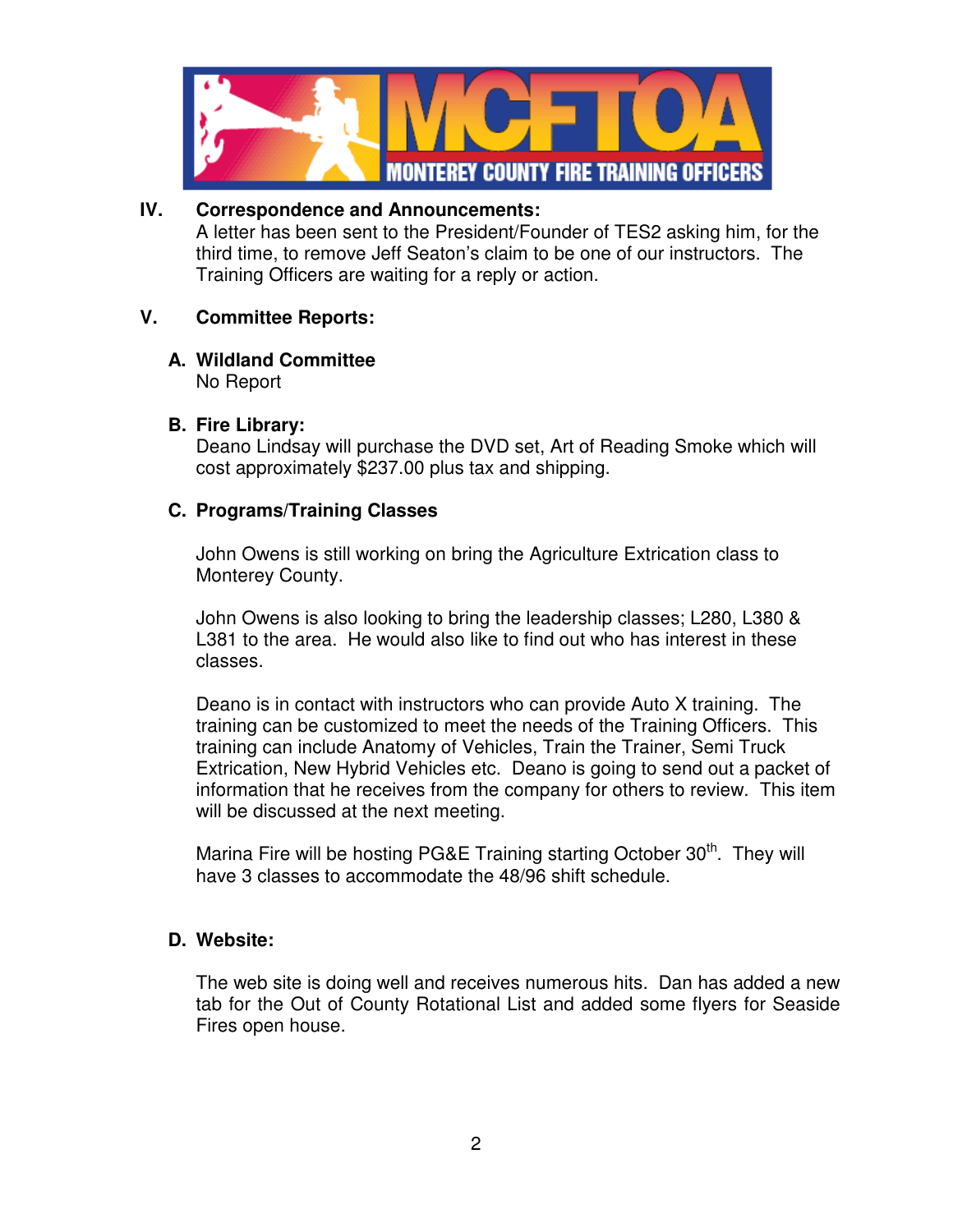

### **E. Fire Academy:**

The November election propositions will have a direct effect on funding for the Colleges which may affect funding for the various programs.

The next fire academy has 24 students signed up so far.

The college is looking at opening a complex that includes a museum/ food etc.

# **F. Fire Chiefs Liaison Report**:

Salinas City hosted the last meeting at the Ag building. The CPR training center is still not completely up and running. The Chiefs Web site is back up and running, but will be possible moved to a different server and different hosting company. The Type III IMT is still in development, City Gate held a Stake Holders meeting in San Jose to assist in developing a Strategic Plan for the Type III IMT. The Chiefs are planning on holding a Strategic Planning retreat in February, they are looking for potential Chief Officers to help facilitate and take notes. The question was posed to the Chiefs on which term to use, IC or Command. It was decided to use the term IC. The chiefs have also requested a demo of the 10's system.

# **VI. Old Business:**

Pat O'Connell has informed Dave Cruz that Salinas Fire is providing an Engine as part of a static display for the Great Shake Down Drill. The drill is anticipated to be fairly small. Salinas Fire can provide a report if necessary.

#### **VII. New Business:**

Martha Karstens opened up Nominations for Officers. Nominations will remain open through the next meeting. Nominations can be made; via email or in person. Self-nominations are also accepted.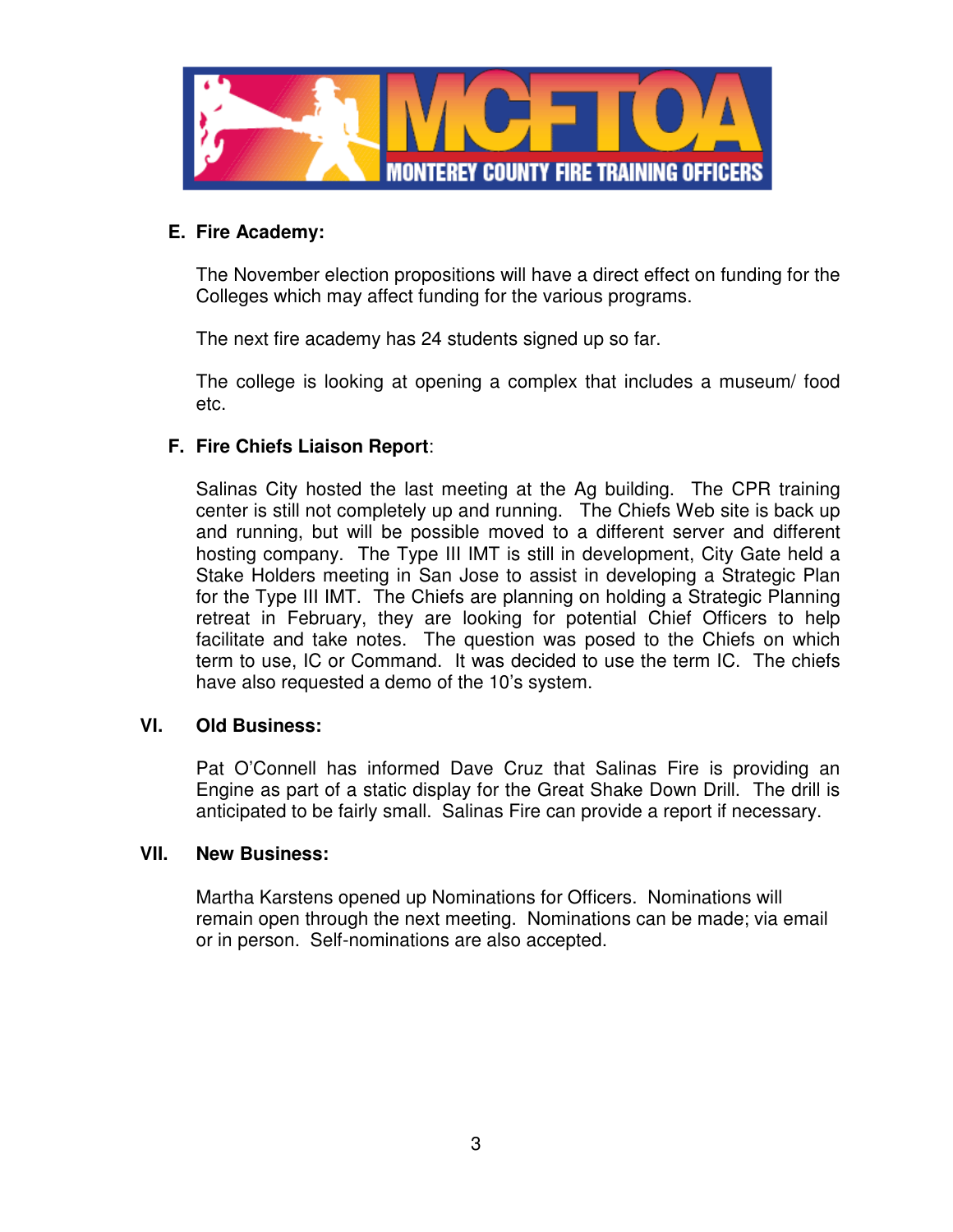

The nominations so far are:

| President:      | Ron Lemos<br>Dan Gearhart  |
|-----------------|----------------------------|
| Vice President: | Jason Perez - Accepted     |
| Secretary:      | Martha Karstens - Accepted |
| Treasurer:      | Tammera Badano - Accepted  |

#### **VIII. Good of the Order**

Cal Fire will be hosting a Fire Fighter survival class. They also have instructors that can put on a class, a 10 person class cost between \$1,500 to \$ \$2,100.

Ken Ash asked if there were any volunteers for an advisory committee for the North County High School.

The JPA meeting has been cancelled.

The National Fire Academy has NFIRS classes that provide very useful information for your agency and how to correctly enter the information.

The state has started sending out State Fire Prevention Fee bills to residents in Monterey County.

#### **IX. Adjournment :**

#### **11:46**

Next Meeting : November  $8<sup>th</sup>$ .

MPC Public Safety Training Center 2642 Colonel Durham Street Seaside, CA. 93955

#### **Host : Soledad Fire**

Minutes prepared by Doug McCoun